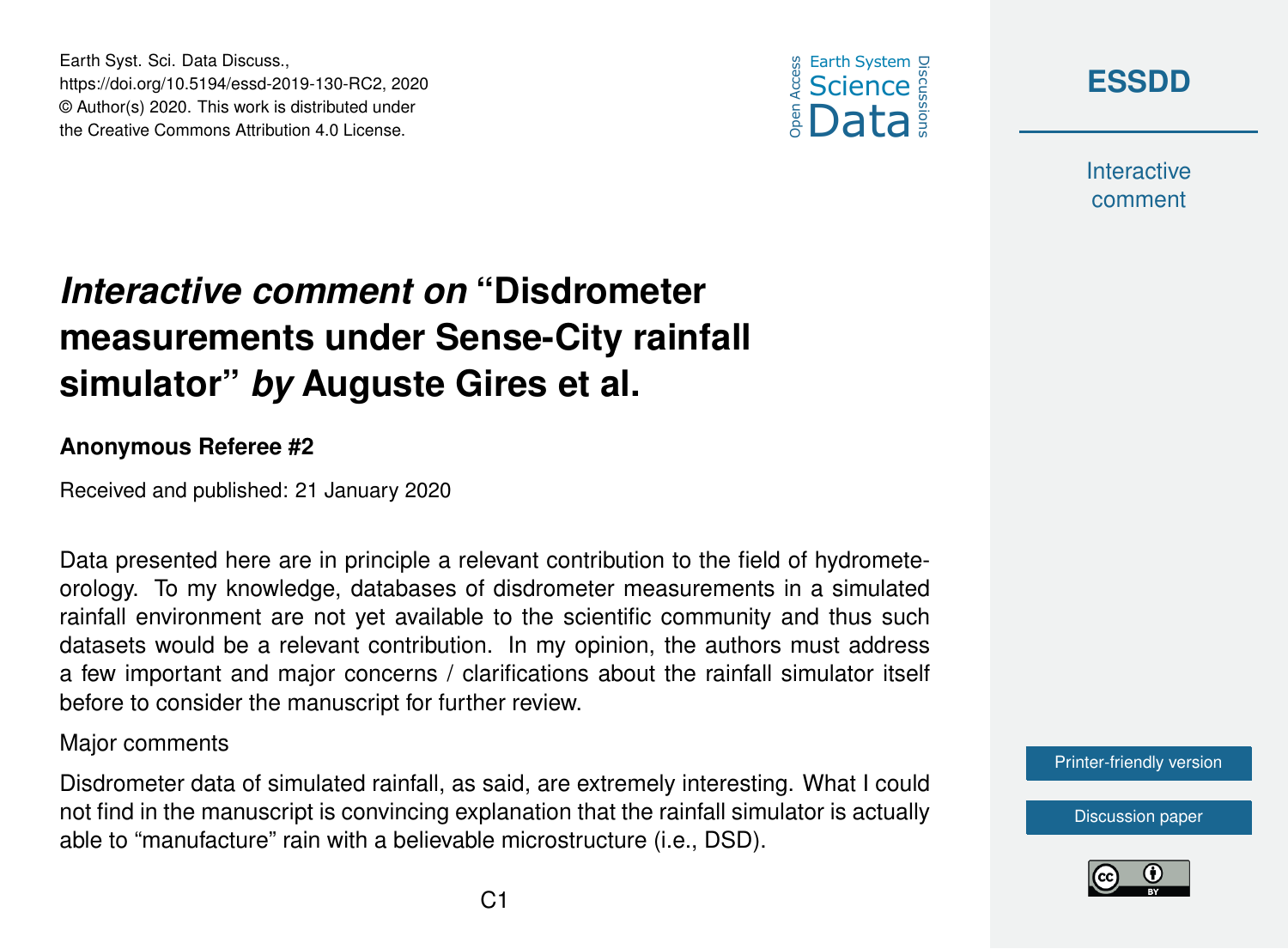1) Section 2.1 and 2.2: while browsing the citations and websites mentioned in those two sections, I could find plenty of information about the disdrometers, while no information about the rainfall simulator design and performance. If such information is available, I recommend to improve those sections and to include as much information as needed. If such information instead is not available, the authors should maybe reconsider whether this manuscript should be re-submitted (and data made available) only after that an evaluation of the plausibility of the simulator measurements is conducted.

2) Page 4, lines 21 -26: this is the type of information that should be expanded or should at least be available in a separate paper. The reader must be convinced about the plausibility of the simulator. Questions that naturally come to mind, and that need a convincing answer, are for example: a) Is it 8 m enough to reach the terminal fall speed and equilibrium conditions of drops? While reading i.e. (Beard, 1976) it seems that the answer is no. Also Fig. 4 in the manuscript shows drop spectra shifted towards lower fall velocity than expected. b) Why is this inclination of the nozzles used?, c) How do the DSD spectra collected compare to the ones observed in "natural" outdoor environments for similar rainfall rates? d) What is the expected use of the data presented in this manuscript, for an interested researcher who access them?

### **Comments**

1) Page 2, line 5: Are the two devices here the two disdrometers or the disdrometers and the rainfall simulator?

2) Page 2, lines 6-8: I find it a bit confusing. It seems to imply that information about this set-up is available in other manuscripts, while I could only find information about disdrometer measurements and not about the most important item, i.e. the rainfall simulator.

3) Page2, Line 18: I suggest also (Löffler-Mang & Joss, 2000)

## **[ESSDD](https://www.earth-syst-sci-data-discuss.net/)**

**Interactive** comment

[Printer-friendly version](https://www.earth-syst-sci-data-discuss.net/essd-2019-130/essd-2019-130-RC2-print.pdf)